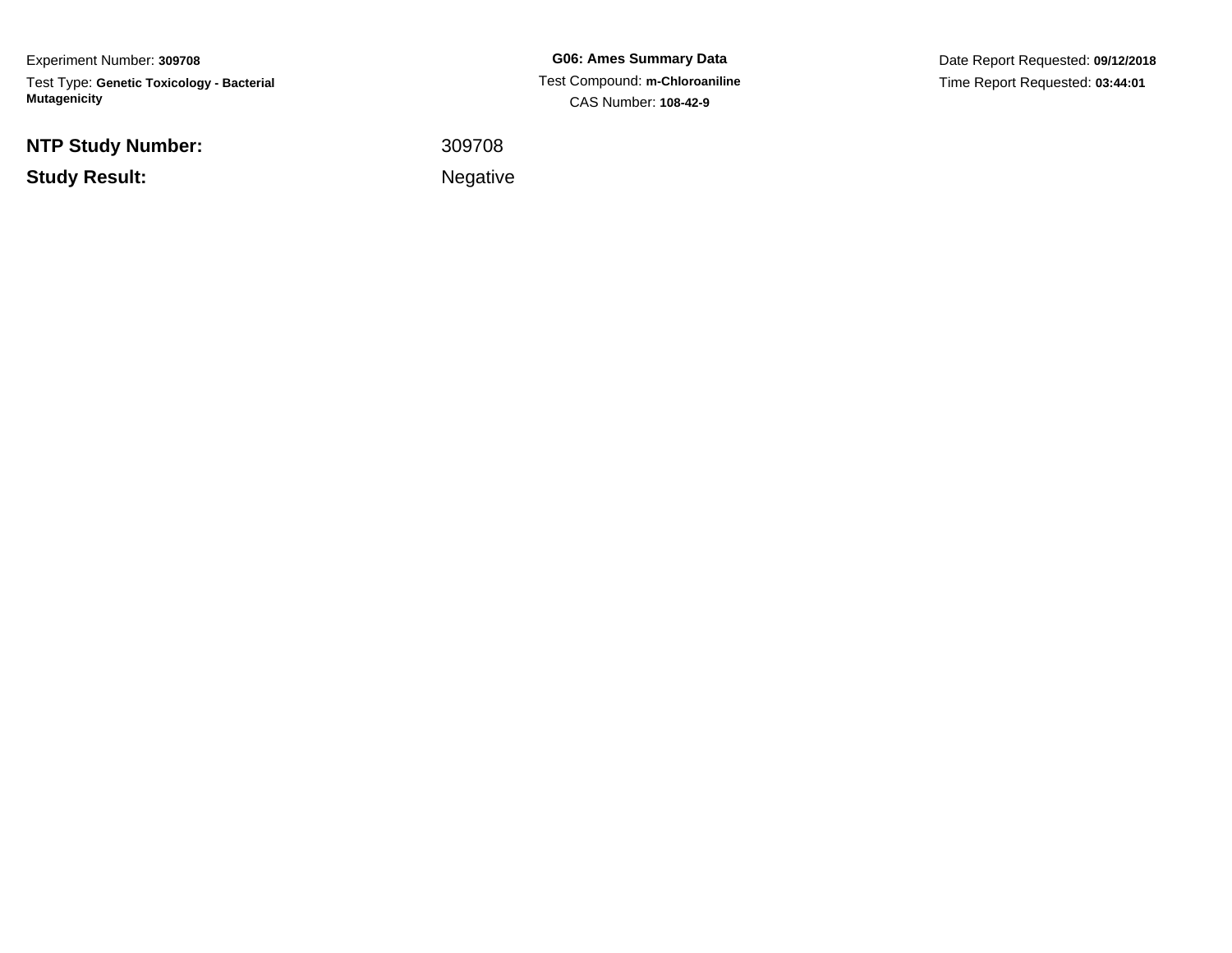| Experiment Number: 309708                                        |                   |                                                        | <b>G06: Ames Summary Data</b>   |                        | Date Report Requested: 09/12/2018 |
|------------------------------------------------------------------|-------------------|--------------------------------------------------------|---------------------------------|------------------------|-----------------------------------|
| Test Type: Genetic Toxicology - Bacterial<br><b>Mutagenicity</b> |                   | Test Compound: m-Chloroaniline<br>CAS Number: 108-42-9 | Time Report Requested: 03:44:01 |                        |                                   |
|                                                                  |                   |                                                        | Strain: TA100                   |                        |                                   |
| Dose (ug/Plate)                                                  | <b>Without S9</b> | <b>Without S9</b>                                      | <b>With 10% Rat S9</b>          | <b>With 30% Rat S9</b> | With 10% Hamster S9               |
| Vehicle Control <sup>1</sup>                                     | $118 \pm 11.9$    | $98 \pm 4.4$                                           | $112 \pm 2.2$                   | $120 \pm 5.5$          | $94 \pm 4.2$                      |
| 33.0                                                             | $126 \pm 8.8$     | $94 \pm 2.3$                                           | $104 \pm 7.2$                   | $139 \pm 5.2$          | $101 \pm 3.8$                     |
| 100.0                                                            | $123 \pm 8.4$     | $95 \pm 3.8$                                           | $101 \pm 2.3$                   | $139 \pm 10.0$         | $103 \pm 9.4$                     |
| 333.0                                                            | $125 \pm 9.4$     | $98 \pm 6.7$                                           | $107 \pm 2.3$                   | $127 \pm 3.2$          | $97 \pm 7.1$                      |
| 1000.0                                                           | $111 \pm 4.8^s$   | $61 \pm 7.9^s$                                         | $103 \pm 3.8^s$                 | $116 \pm 7.2$          | $89 \pm 3.3^s$                    |
| 1500.0                                                           |                   | $48 \pm 21.2$ <sup>s</sup>                             | Toxic                           |                        | $12 \pm 10.0^s$                   |
| 2000.0                                                           | $64 \pm 3.5^s$    |                                                        |                                 | $74 \pm 9.7^s$         |                                   |
| <b>Trial Summary</b>                                             | Negative          | Negative                                               | Negative                        | Negative               | Negative                          |
| Positive Control <sup>2</sup>                                    |                   |                                                        |                                 |                        | $409 \pm 10.7$                    |
| Positive Control <sup>3</sup>                                    | $476 \pm 8.0$     | $310 \pm 6.0$                                          |                                 |                        |                                   |
| Positive Control <sup>4</sup>                                    |                   |                                                        | $570 \pm 13.7$                  |                        |                                   |
| Positive Control <sup>5</sup>                                    |                   |                                                        |                                 |                        |                                   |
| Positive Control <sup>6</sup>                                    |                   |                                                        |                                 | $560 \pm 58.0$         |                                   |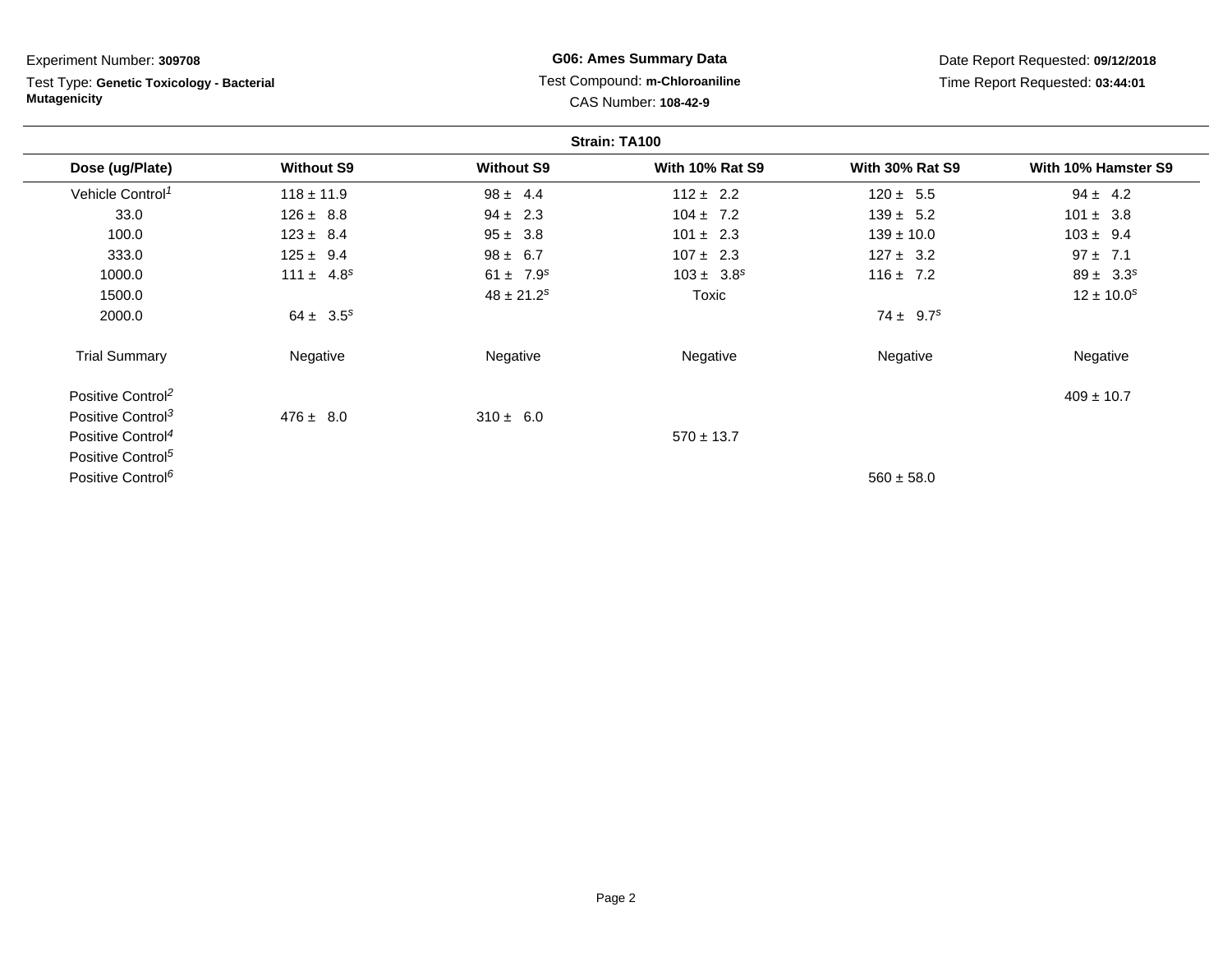Test Type: **Genetic Toxicology - Bacterial Mutagenicity**

| Dose (ug/Plate)               | With 30% Hamster S9 |
|-------------------------------|---------------------|
| Vehicle Control <sup>1</sup>  | $121 \pm 2.4$       |
| 33.0                          | $110 \pm 3.5$       |
| 100.0                         | $120 \pm 9.5$       |
| 333.0                         | $130 \pm 4.8$       |
| 1000.0                        | $122 \pm 9.0$       |
| 1500.0                        |                     |
| 2000.0                        | $100 \pm 9.0^s$     |
| <b>Trial Summary</b>          | Negative            |
| Positive Control <sup>2</sup> |                     |
| Positive Control <sup>3</sup> |                     |
| Positive Control <sup>4</sup> |                     |
| Positive Control <sup>5</sup> | $728 \pm 9.0$       |
| Positive Control <sup>6</sup> |                     |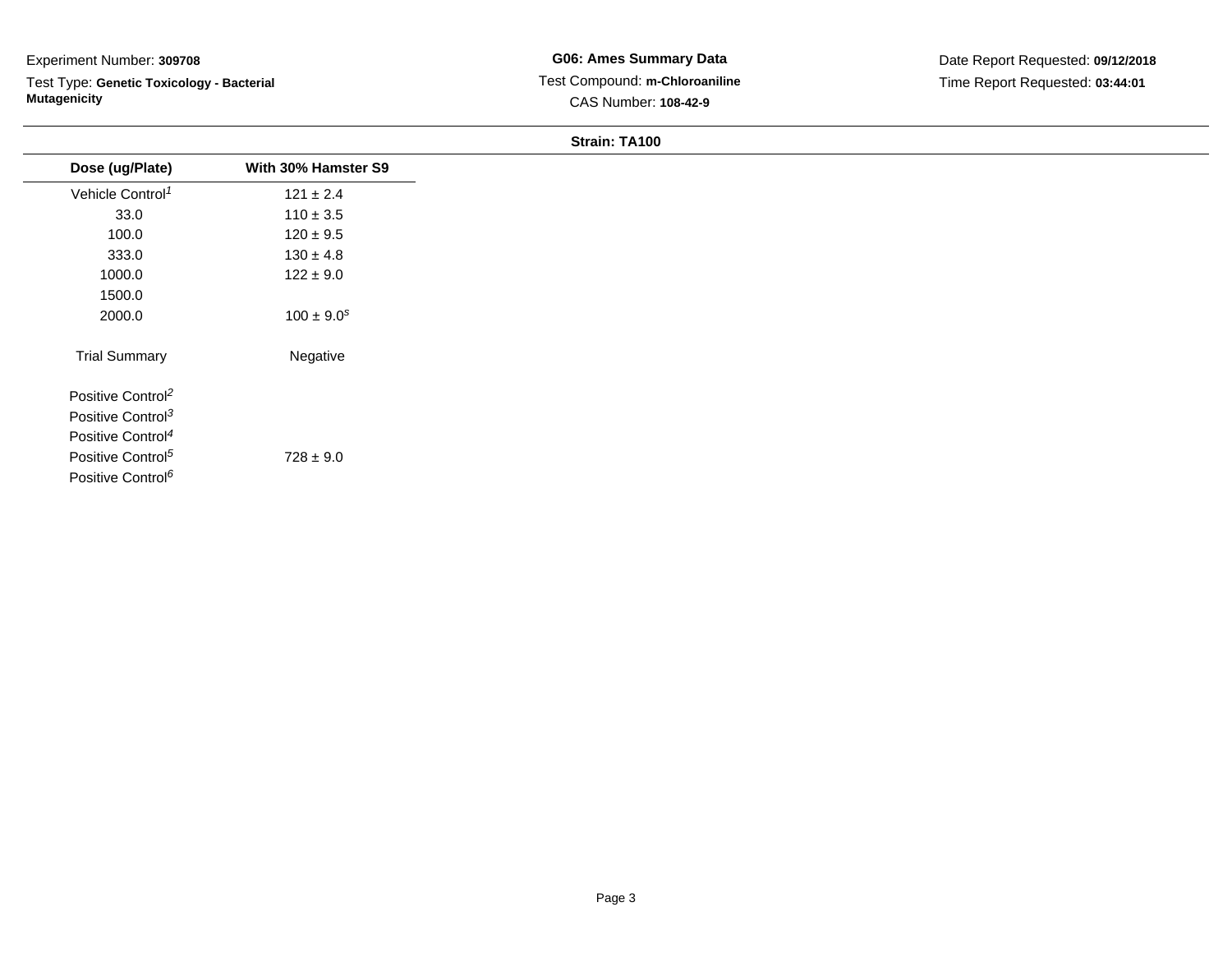| Experiment Number: 309708                                        |                   |                   | <b>G06: Ames Summary Data</b>                          |                        | Date Report Requested: 09/12/2018 |
|------------------------------------------------------------------|-------------------|-------------------|--------------------------------------------------------|------------------------|-----------------------------------|
| Test Type: Genetic Toxicology - Bacterial<br><b>Mutagenicity</b> |                   |                   | Test Compound: m-Chloroaniline<br>CAS Number: 108-42-9 |                        | Time Report Requested: 03:44:01   |
|                                                                  |                   |                   | Strain: TA1535                                         |                        |                                   |
| Dose (ug/Plate)                                                  | <b>Without S9</b> | <b>Without S9</b> | <b>With 10% Rat S9</b>                                 | <b>With 30% Rat S9</b> | With 10% Hamster S9               |
| Vehicle Control <sup>1</sup>                                     | $26 \pm 4.2$      | $20 \pm 3.0$      | $10 \pm 1.0$                                           | $13 \pm 0.9$           | $10 \pm 0.0$                      |
| 33.0                                                             | $18 \pm 1.9$      | $15 \pm 3.2$      | $10 \pm 1.8$                                           | $9 \pm 2.0$            | $12 \pm 1.5$                      |
| 100.0                                                            | $29 \pm 2.5$      | $16 \pm 0.9$      | $10 \pm 1.8$                                           | $13 \pm 1.8$           | $8 \pm 2.0$                       |
| 333.0                                                            | $27 \pm 3.2$      | $14 \pm 2.0$      | $8 \pm 0.7$                                            | $8 \pm 0.9$            | $13 \pm 2.3$                      |
| 1000.0                                                           | $23 \pm 4.7$      | $12 \pm 1.0^s$    | $8 \pm 1.8^s$                                          | 7 ± 1.7                | $10 \pm 1.2$                      |
| 1500.0                                                           |                   | $15 \pm 5.0^s$    | Toxic                                                  |                        | $4 \pm 1.0^{s}$                   |
| 2000.0                                                           | Toxic             |                   |                                                        | Toxic                  |                                   |
| <b>Trial Summary</b>                                             | Negative          | Negative          | Negative                                               | Negative               | Negative                          |
| Positive Control <sup>2</sup>                                    |                   |                   |                                                        |                        | $59 \pm 2.8$                      |
| Positive Control <sup>3</sup>                                    | $291 \pm 5.8$     | $220 \pm 12.0$    |                                                        |                        |                                   |
| Positive Control <sup>5</sup>                                    |                   |                   |                                                        |                        |                                   |
| Positive Control <sup>6</sup>                                    |                   |                   | $145 \pm 9.8$                                          | $143 \pm 0.3$          |                                   |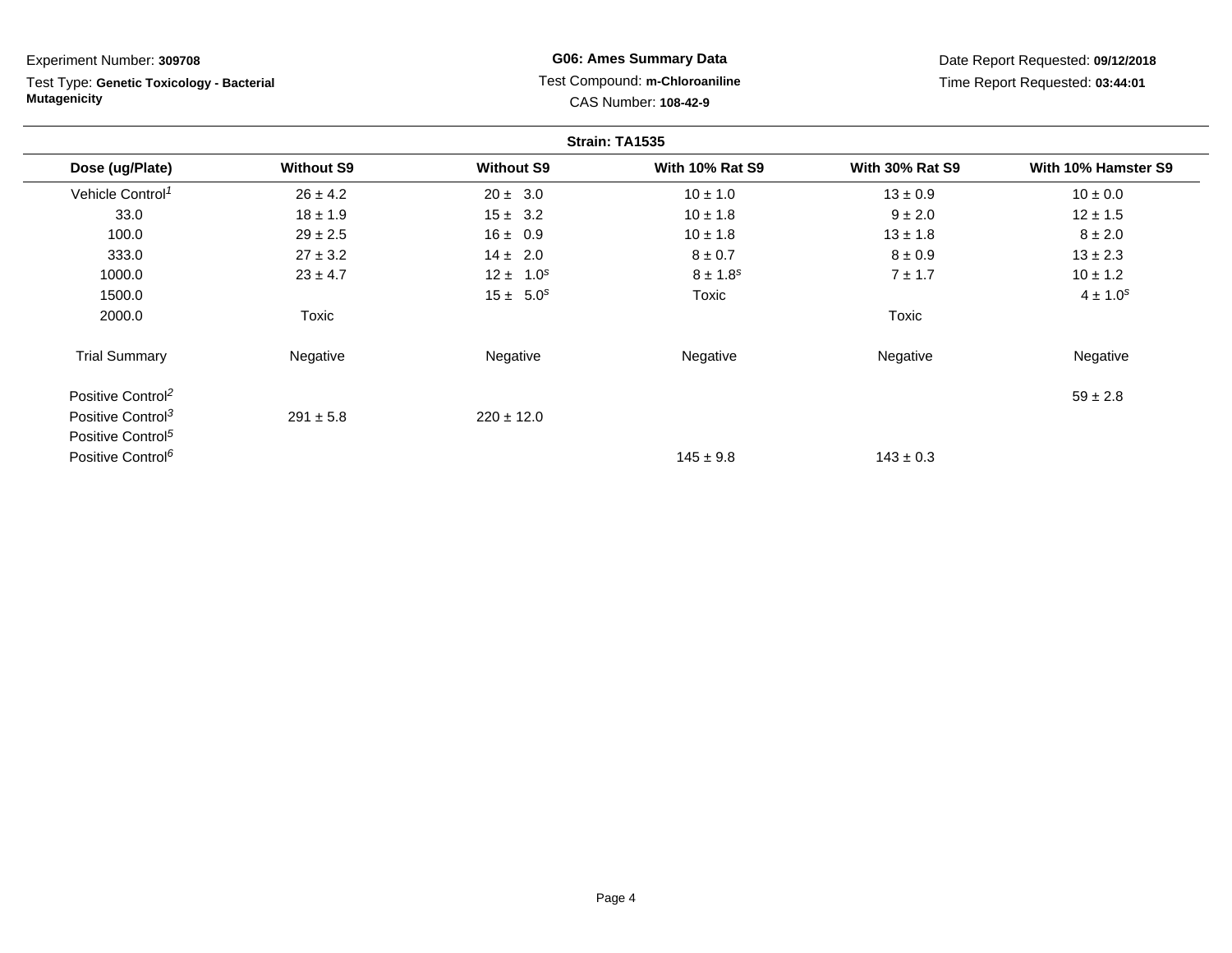Test Type: **Genetic Toxicology - Bacterial Mutagenicity**

| Dose (ug/Plate)               | With 30% Hamster S9 |
|-------------------------------|---------------------|
| Vehicle Control <sup>1</sup>  | $13 \pm 1.9$        |
| 33.0                          | $11 \pm 1.7$        |
| 100.0                         | $9 \pm 1.5$         |
| 333.0                         | $9 \pm 0.7$         |
| 1000.0                        | $13 \pm 0.9$        |
| 1500.0                        |                     |
| 2000.0                        | $12 \pm 2.5^s$      |
| <b>Trial Summary</b>          | Negative            |
| Positive Control <sup>2</sup> |                     |
| Positive Control <sup>3</sup> |                     |
| Positive Control <sup>5</sup> | $228 \pm 53.1$      |
| Positive Control <sup>6</sup> |                     |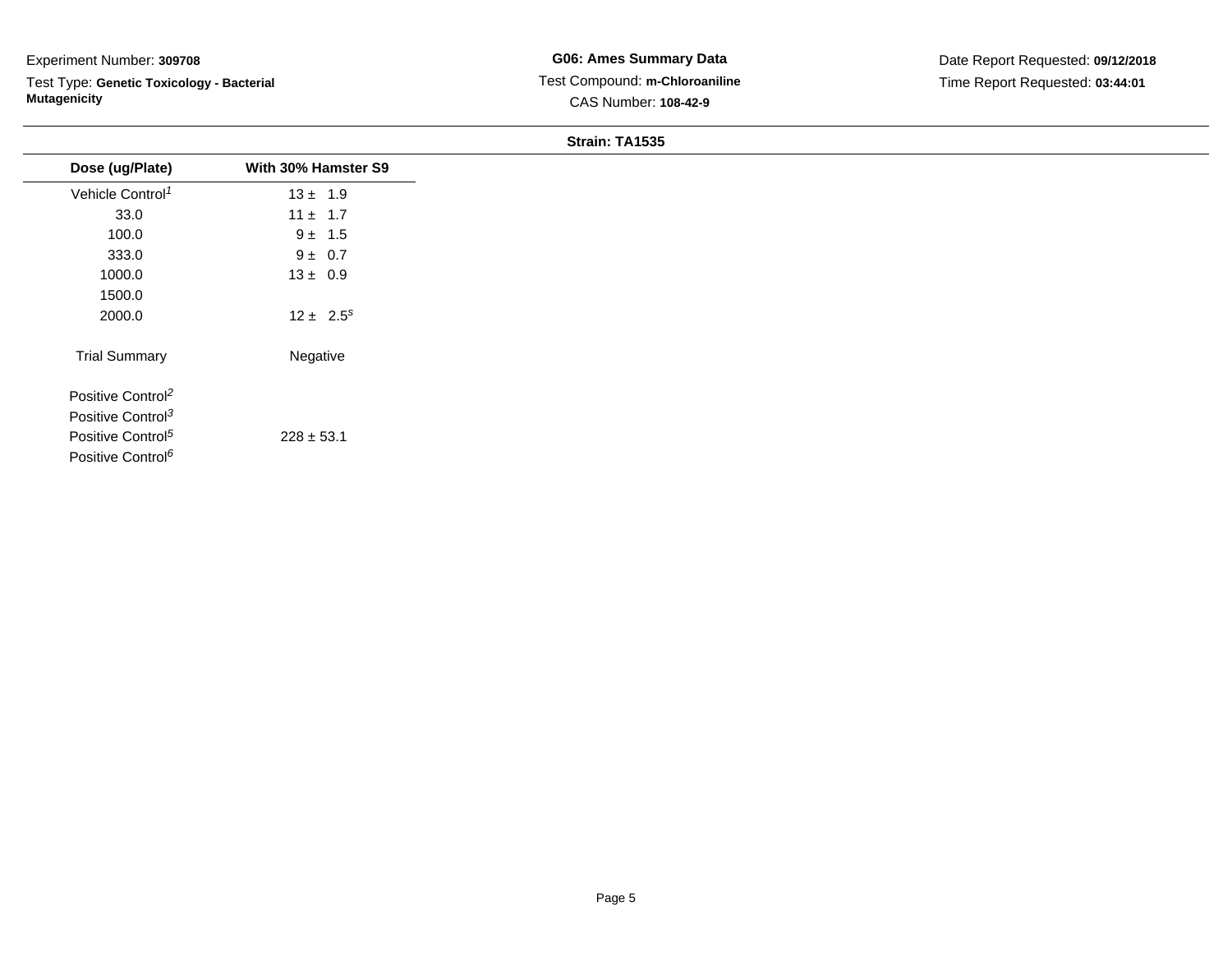| Experiment Number: 309708                                        |                   | G06: Ames Summary Data                                 | Date Report Requested: 09/12/2018 |
|------------------------------------------------------------------|-------------------|--------------------------------------------------------|-----------------------------------|
| Test Type: Genetic Toxicology - Bacterial<br><b>Mutagenicity</b> |                   | Test Compound: m-Chloroaniline<br>CAS Number: 108-42-9 | Time Report Requested: 03:44:01   |
|                                                                  |                   | Strain: TA1537                                         |                                   |
| Dose (ug/Plate)                                                  | <b>Without S9</b> | <b>With 30% Rat S9</b>                                 | With 30% Hamster S9               |
| Vehicle Control <sup>1</sup>                                     | $8 \pm 0.9$       | $10 \pm 2.0$                                           | $13 \pm 1.0$                      |
| 33.0                                                             | $11 \pm 2.3$      | $6 \pm 1.5$                                            | $12 \pm 0.9$                      |
| 100.0                                                            | $10 \pm 1.3$      | $8 \pm 0.3$                                            | $9 \pm 1.9$                       |
| 333.0                                                            | $7 \pm 0.6$       | $8 \pm 0.3$                                            | $9 \pm 1.5$                       |
| 1000.0                                                           | $7 \pm 2.4$       | $9 \pm 2.4$                                            | $11 \pm 1.5$                      |
| 2000.0                                                           | $3 \pm 2.5^s$     | Toxic                                                  | $10 \pm 2.0^s$                    |
| <b>Trial Summary</b>                                             | Negative          | Negative                                               | Negative                          |
| Positive Control <sup>7</sup>                                    |                   | $62 \pm 2.6$                                           | $120 \pm 11.9$                    |
| Positive Control <sup>8</sup>                                    | $74 \pm 3.5$      |                                                        |                                   |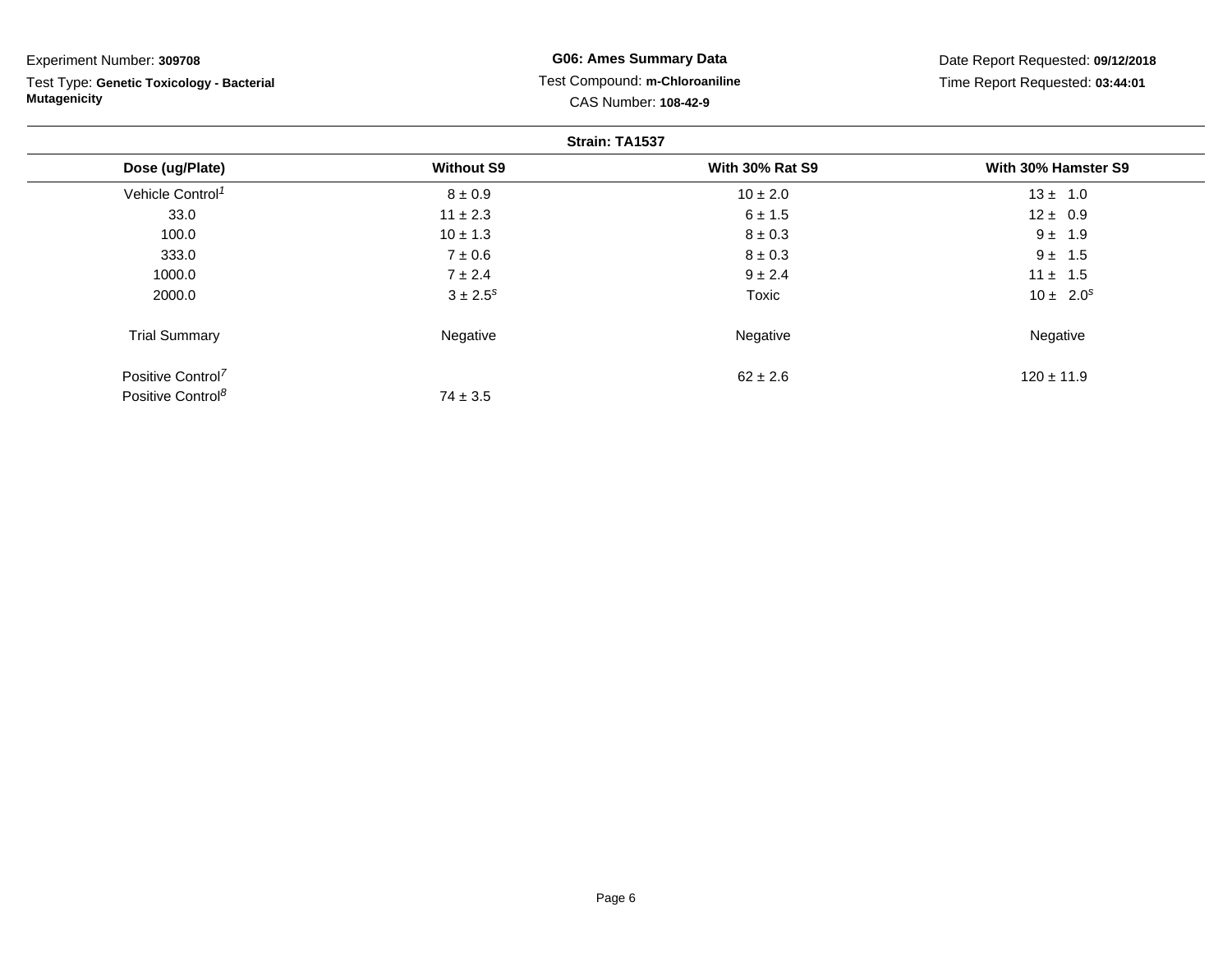| Experiment Number: 309708                                        |                   |                   | <b>G06: Ames Summary Data</b>                                 |                        | Date Report Requested: 09/12/2018 |
|------------------------------------------------------------------|-------------------|-------------------|---------------------------------------------------------------|------------------------|-----------------------------------|
| Test Type: Genetic Toxicology - Bacterial<br><b>Mutagenicity</b> |                   |                   | Test Compound: m-Chloroaniline<br><b>CAS Number: 108-42-9</b> |                        | Time Report Requested: 03:44:01   |
|                                                                  |                   |                   | <b>Strain: TA97</b>                                           |                        |                                   |
| Dose (ug/Plate)                                                  | <b>Without S9</b> | <b>Without S9</b> | <b>With 10% Rat S9</b>                                        | <b>With 30% Rat S9</b> | With 10% Hamster S9               |
| Vehicle Control <sup>1</sup>                                     | $95 \pm 5.5$      | $80 \pm 2.3$      | $118 \pm 3.8$                                                 | $158 \pm 7.7$          | $87 \pm 3.4$                      |
| 33.0                                                             | $92 \pm 4.2$      | $97 \pm 5.0$      | $118 \pm 3.8$                                                 | $157 \pm 9.5$          | $114 \pm 1.9$                     |
| 100.0                                                            | $91 \pm 7.3$      | $100 \pm 8.6$     | $107 \pm 4.5$                                                 | $151 \pm 3.6$          | $99 \pm 4.0$                      |
| 333.0                                                            | $89 \pm 8.0$      | $77 \pm 6.4$      | $111 \pm 3.2$                                                 | $146 \pm 5.3$          | $107 \pm 3.1$                     |
| 1000.0                                                           | $78 \pm 2.0^s$    | $72 \pm 3.7^s$    | $91 \pm 3.5^s$                                                | $130 \pm 6.8^s$        | $82 \pm 1.2^s$                    |
| 1500.0                                                           |                   | Toxic             | Toxic                                                         |                        | $77 \pm 9.0^s$                    |
| 2000.0                                                           | Toxic             |                   |                                                               | Toxic                  |                                   |
| <b>Trial Summary</b>                                             | Negative          | Negative          | Negative                                                      | Negative               | Negative                          |
| Positive Control <sup>4</sup>                                    |                   |                   |                                                               |                        | $524 \pm 10.0$                    |
| Positive Control <sup>6</sup>                                    |                   |                   | $1021 \pm 5.2$                                                |                        |                                   |
| Positive Control <sup>7</sup>                                    |                   |                   |                                                               | $471 \pm 47.7$         |                                   |
| Positive Control <sup>9</sup>                                    | $199 \pm 4.6$     | $223 \pm 13.7$    |                                                               |                        |                                   |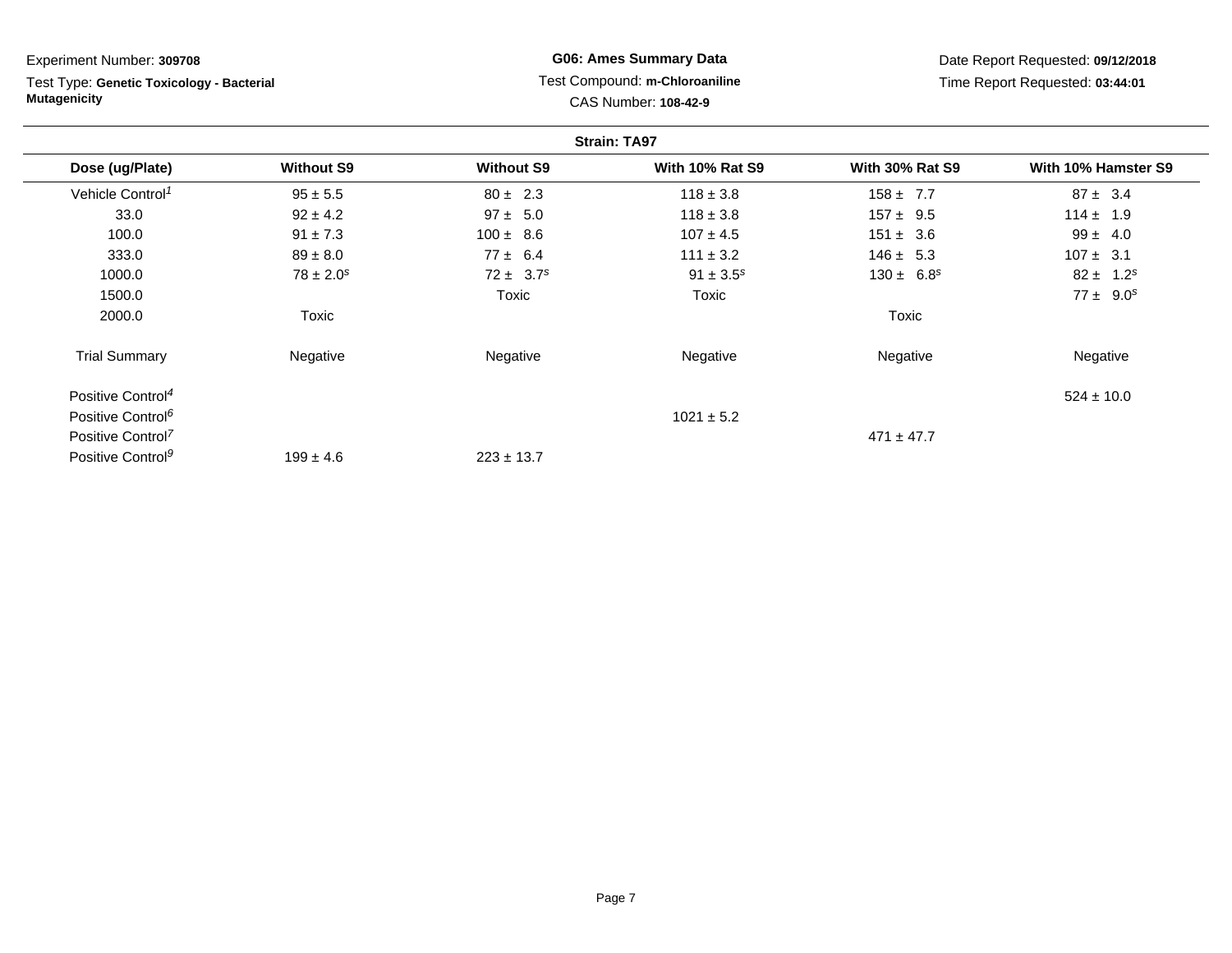Test Type: **Genetic Toxicology - Bacterial Mutagenicity**

**G06: Ames Summary Data** Test Compound: **m-Chloroaniline**CAS Number: **108-42-9**

|                               |                     | 0.19111.1731 |  |
|-------------------------------|---------------------|--------------|--|
| Dose (ug/Plate)               | With 30% Hamster S9 |              |  |
| Vehicle Control <sup>1</sup>  | $162 \pm 6.6$       |              |  |
| 33.0                          | $172 \pm 12.1$      |              |  |
| 100.0                         | $184 \pm 2.3$       |              |  |
| 333.0                         | $172 \pm 12.7$      |              |  |
| 1000.0                        | $137 \pm 7.8^s$     |              |  |
| 1500.0                        |                     |              |  |
| 2000.0                        | Toxic               |              |  |
| <b>Trial Summary</b>          | Negative            |              |  |
| Positive Control <sup>4</sup> |                     |              |  |
| Positive Control <sup>6</sup> |                     |              |  |
| Positive Control <sup>7</sup> | $553 \pm 21.7$      |              |  |
| Positive Control <sup>9</sup> |                     |              |  |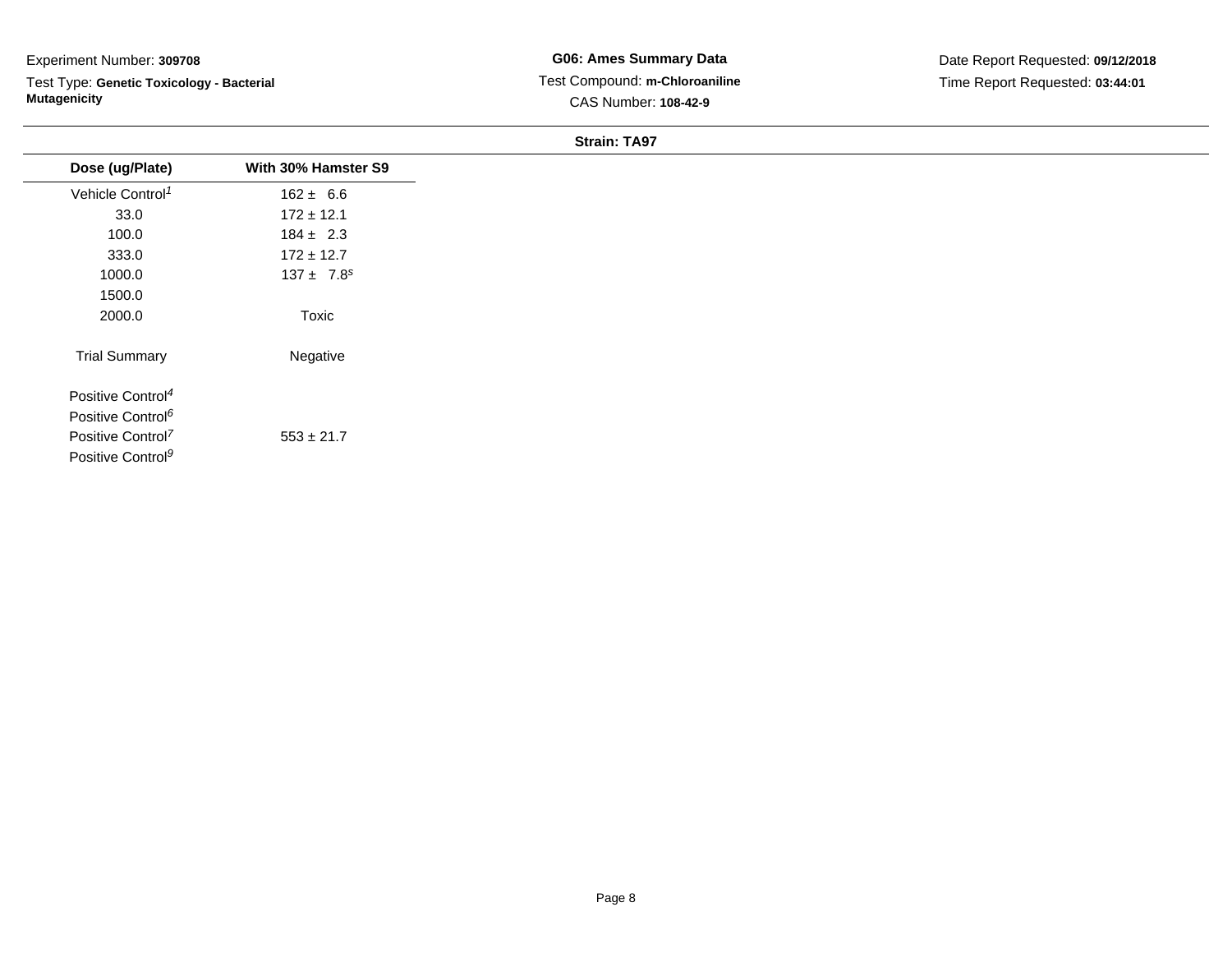**Strain: TA98Dose (ug/Plate) Without S9 Without S9 With 10% Rat S9 With 30% Rat S9 With 10% Hamster S9** Vehicle Control<sup>1</sup>  $20 \pm 1.9$  12 ± 1.2 25 ± 1.5 34 ± 3.8 21 ± 2.3 33.00 16 ± 1.7 17  $\pm 1.9$  24  $\pm 1.5$  36  $\pm 1.2$  26  $\pm 2.1$ 100.00  $26 \pm 3.2$   $10 \pm 1.3$   $24 \pm 0.7$   $34 \pm 2.9$   $27 \pm 3.2$ 333.00  $23 \pm 5.7$   $10 \pm 1.5$   $25 \pm 2.4$   $38 \pm 3.8$   $29 \pm 5.0$ 1000.00  $17 \pm 4.7$   $9 \pm 1.7$ <sup>s</sup>  $19 \pm 2.1$ <sup>s</sup>  $32 \pm 4.2$   $29 \pm 1.8$ <sup>s</sup> 1500.0 $T_{\text{OX}}$   $9 \pm 3.2^s$   $24 \pm 8.2^s$   $24 \pm 8.2^s$ 2000.00  $11 \pm 0.5^s$   $25 \pm 12.5^s$ Trial Summary Negativee **Negative Regative** Negative Negative Negative Regative Negative Positive Control<sup>10</sup>  $83 \pm 9.5$ Positive Control<sup>2</sup>  $245 \pm 11.8$ Positive Control<sup>11</sup>  $190 \pm 6.8$  $161 \pm 2.2$ Positive Control<sup>5</sup> Experiment Number: **309708**Test Type: **Genetic Toxicology - BacterialMutagenicityG06: Ames Summary Data** Test Compound: **m-Chloroaniline**CAS Number: **108-42-9**Date Report Requested: **09/12/2018**Time Report Requested: **03:44:01**

 $166 \pm 11.3$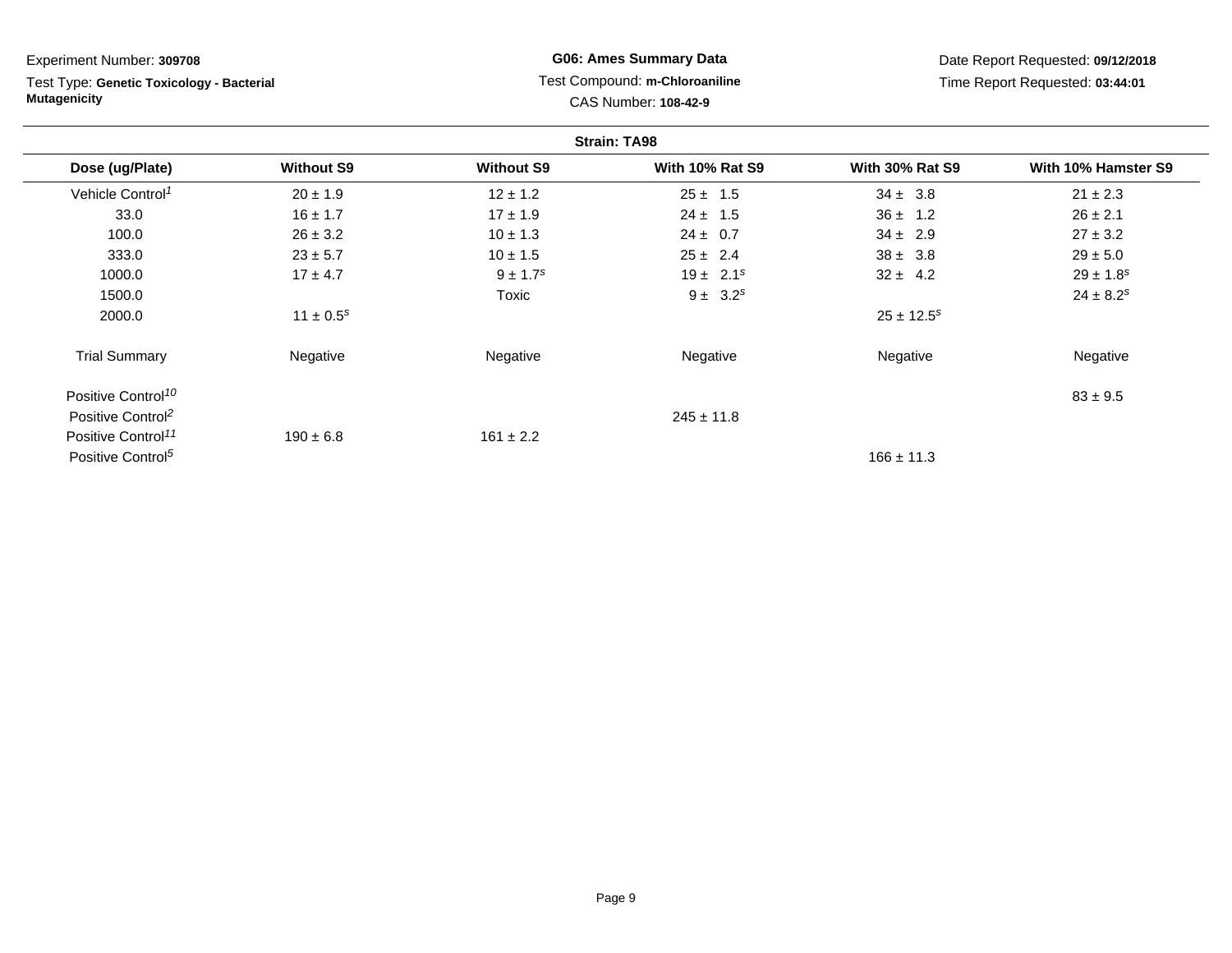Test Type: **Genetic Toxicology - Bacterial Mutagenicity**

| Dose (ug/Plate)                | With 30% Hamster S9 |
|--------------------------------|---------------------|
| Vehicle Control <sup>1</sup>   | $47 \pm 0.7$        |
| 33.0                           | $41 \pm 5.1$        |
| 100.0                          | $41 \pm 2.9$        |
| 333.0                          | $40 \pm 2.9$        |
| 1000.0                         | $42 \pm 3.7$        |
| 1500.0                         |                     |
| 2000.0                         | $46 \pm 1.5^s$      |
| <b>Trial Summary</b>           | Negative            |
| Positive Control <sup>10</sup> |                     |
| Positive Control <sup>2</sup>  | $110 \pm 8.4$       |
| Positive Control <sup>11</sup> |                     |
| Positive Control <sup>5</sup>  |                     |